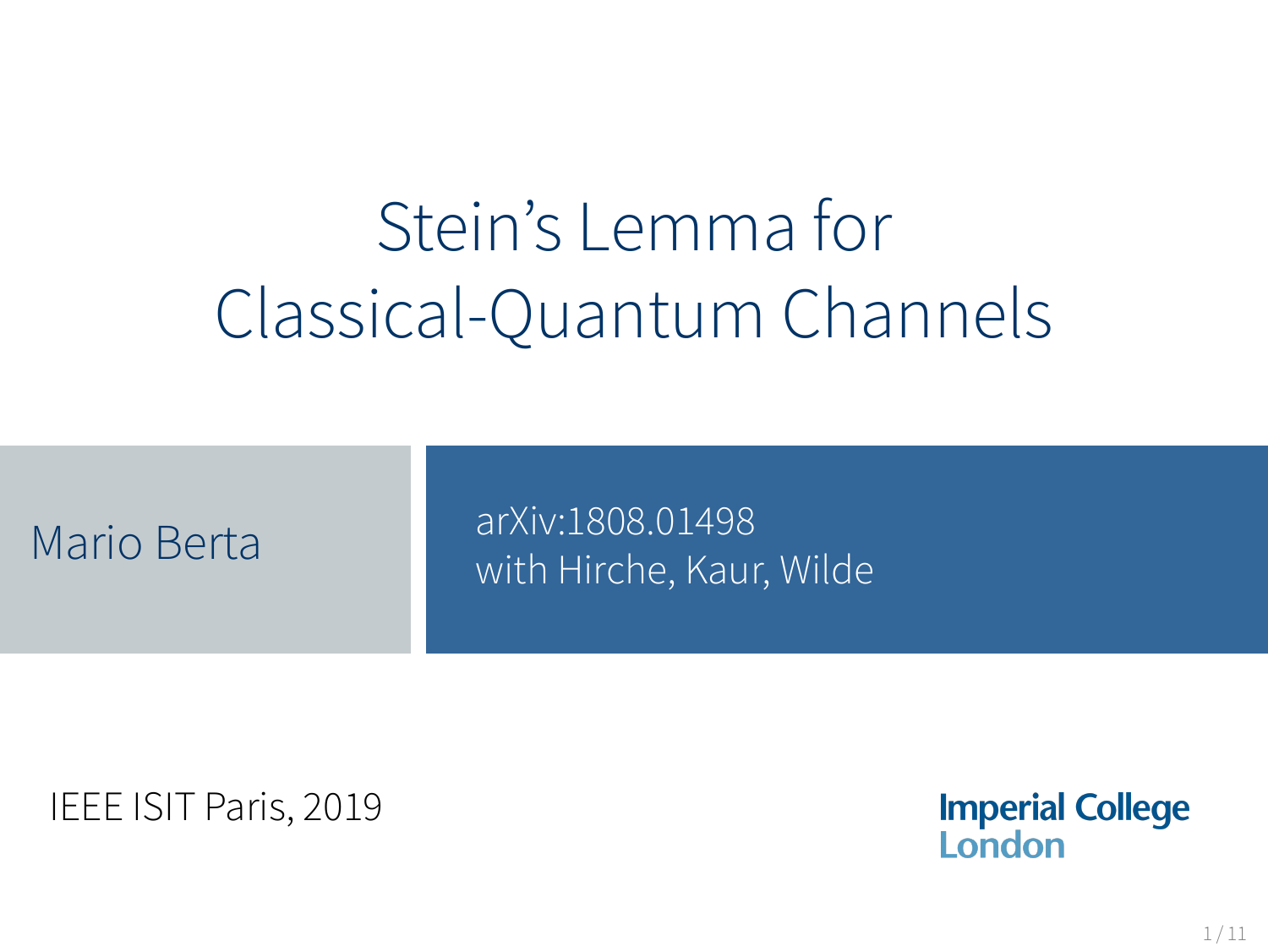### Hypothesis Testing

**Example 3** Discriminate between two sequences of quantum states  $\rho_n$ ,  $\sigma_n$ <br>
an  $\frac{1}{8}$  multiple alternative by notheric with experies on <sup>H</sup>⊗*<sup>n</sup>* — **null and alternative hypothesis** — with errors

 $\alpha_n(M_n) \coloneqq \text{Tr}[\rho_n(1-M_n)]$  Type 1 error  $\beta_n(M_n) \coloneqq \text{Tr}[\sigma_nM_n]$  Type 2 error for two outcome POVM  $\{M_n, (1 - M_n)\}.$ 

**• Symmetric setting** for  $\rho_n = \rho^{\otimes n}, \sigma_n = \sigma^{\otimes n}$  with

$$
\xi_n(\rho,\sigma) := -\frac{1}{n} \log \inf_{0 \le M_n \le 1} \left( \frac{\alpha_n(M_n)}{2} + \frac{\beta_n(M_n)}{2} \right) \quad \text{leads to}
$$

Quantum Chernoff Bound [Audenaert *et al.* 07]

$$
\xi(\rho,\sigma) \coloneqq \lim_{n \to \infty} \xi_n(\rho,\sigma) = -\log \min_{0 \le s \le 1} \text{Tr} \left[ \rho^s \sigma^{1-s} \right]
$$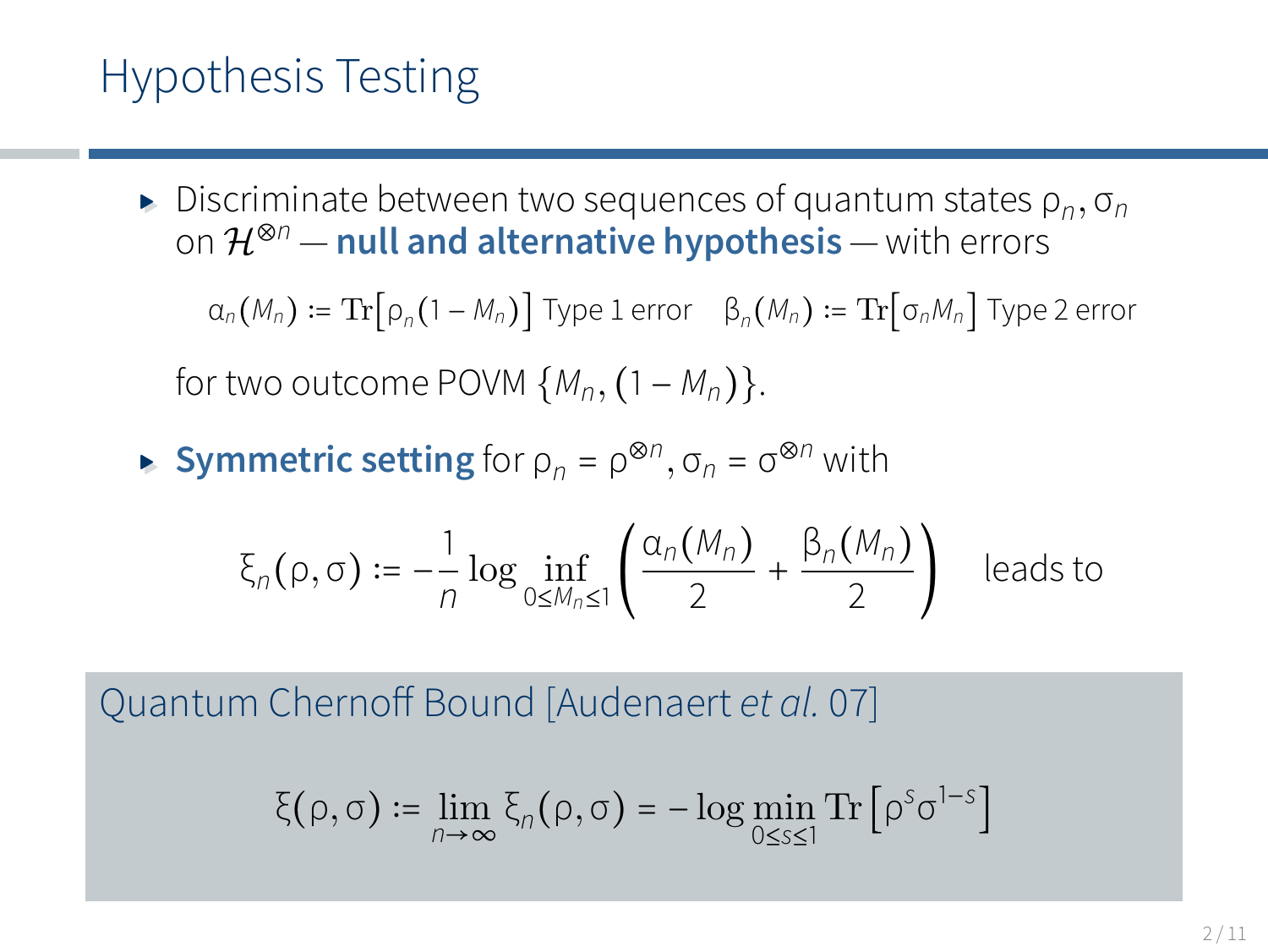### Asymmetric Hypothesis Testing

 $\blacktriangleright$  Same two type of errors  $\alpha_n(M_n)$ ,  $\beta_n(M_n)$  and  $\rho_n = \rho^{\otimes n}$ ,  $\sigma_n = \sigma^{\otimes n}$ but **asymmetric setting** with

$$
D_h^{\varepsilon,n}(\rho\|\sigma) := -\frac{1}{n}\log \inf_{0\leq M_n\leq 1} \left\{\beta_n(M_n)\big|\alpha_n(M_n)\leq \varepsilon\right\}
$$

leads to asymptotic error exponent

Quantum Stein's Lemma [Hiai & Petz 91, Ogawa & Nagaoka 10]

$$
D(\rho \|\sigma) := \lim_{n \to \infty} D_h^{\varepsilon, n}(\rho \|\sigma) = \text{tr} \big[ \rho (\log \rho - \log \sigma) \big]
$$

⇒ quantum relative entropy (independent of *ε*)

▸ Main question: What happens for **channel discrimination**?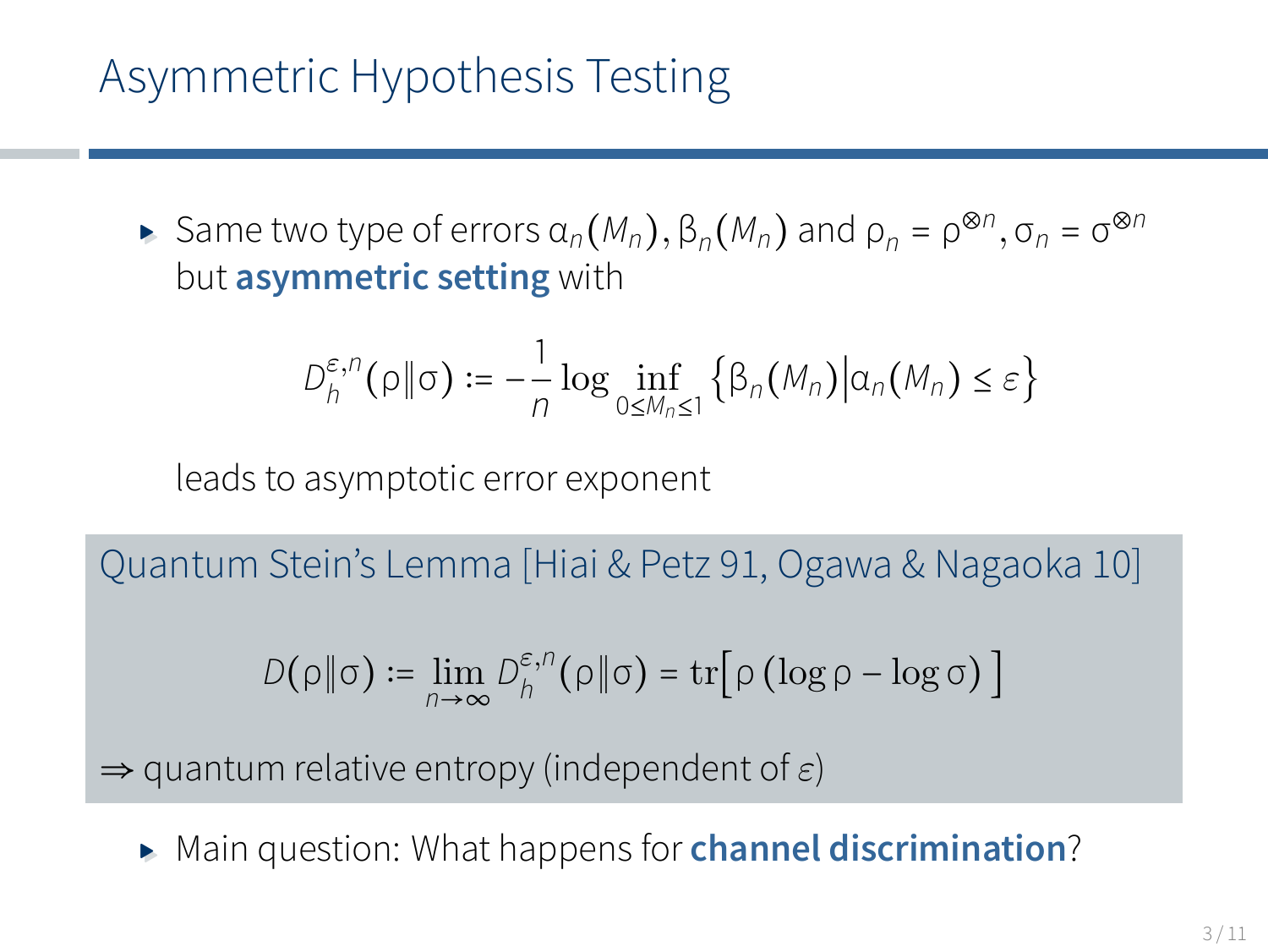## Channel Discrimination

▸ **Adaptive protocols**: After each invocation of the channel <sup>N</sup>*A*→*<sup>B</sup>* orM*A*→*B*, an (adaptive) channel <sup>A</sup>*<sup>i</sup> BiRi*→*Ai*+1*Ri*+<sup>1</sup> is applied to the registers *B<sup>i</sup>* and *R<sup>i</sup>*



Vs.



▸ Adaptive protocols help for finite rounds [Harrow *et al.* 10]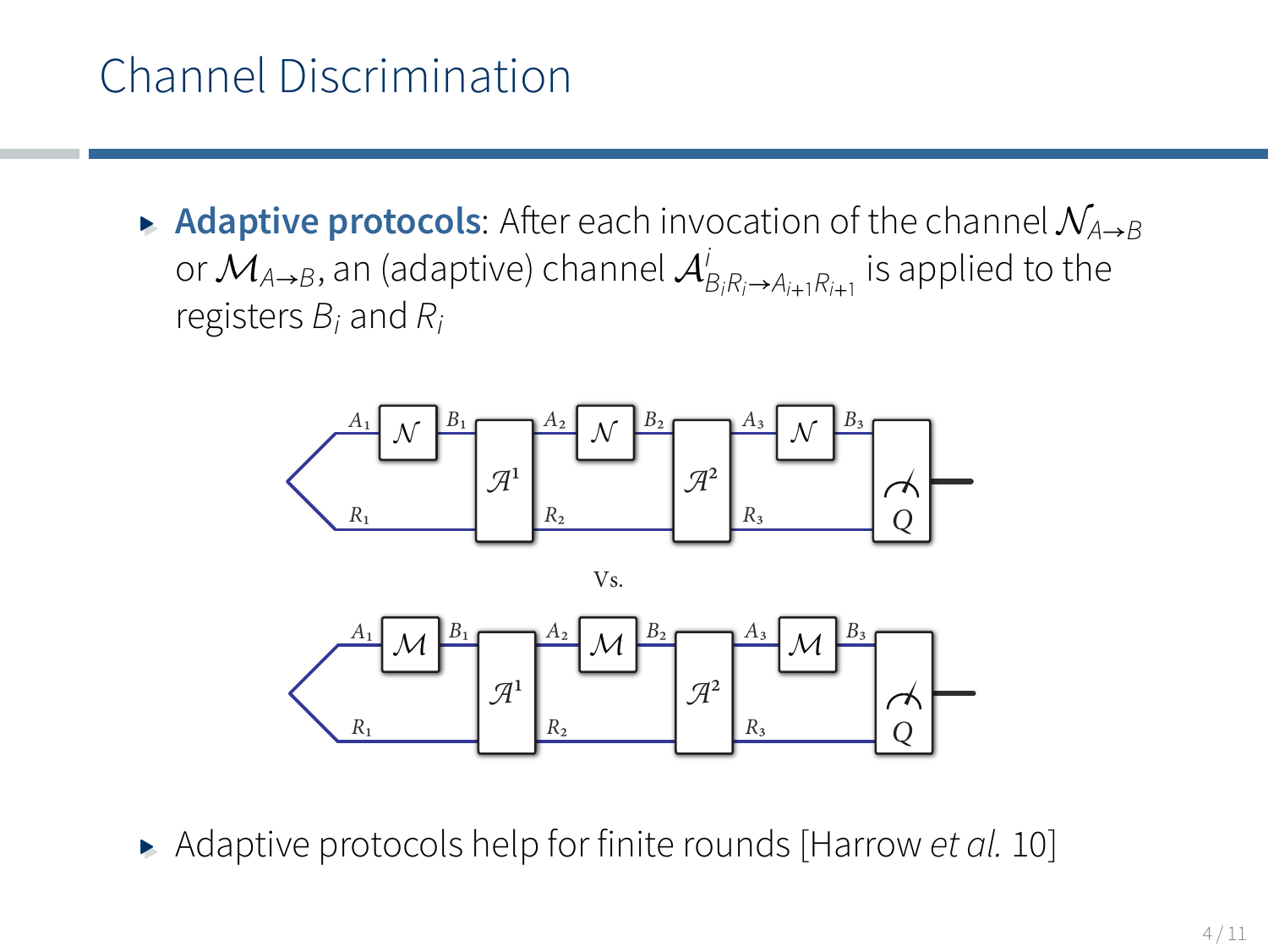### Channel Discrimination (continued)

• General strategy 
$$
\{A_{B_iR_i\rightarrow A_{i+1}R_{i+1}}^i\}
$$
 with intermediate states

$$
\rho_{B_iR_i}:=\mathcal{N}_{A_i\rightarrow B_i}(\rho_{A_iR_i})\text{ and }\tau_{B_iR_i}:=\mathcal{M}_{A_i\rightarrow B_i}(\tau_{A_iR_i})\text{ (set }\tau_{A_1R_1}=\rho_{A_1R_1})
$$

and final two outcome POVM {*QBnR<sup>n</sup> ,*1*BnR<sup>n</sup>* − *QBnR<sup>n</sup>* } gives rise to **type I and type II errors**

$$
\alpha_n(\{Q,\mathcal{A}\}) := \text{Tr}\big[(1_{B_nR_n}-Q_{B_nR_n})\rho_{B_nR_n}\big] \quad \beta_n(\{Q,\mathcal{A}\}) := \text{Tr}\big[Q_{B_nR_n} \tau_{B_nR_n}\big].
$$

▸ Asymmetric setting in the sense of **Stein**

$$
D_h^{\varepsilon,n}(\mathcal{N}|\mathcal{M}) := -\frac{1}{n}\log \inf_{\{Q,\mathcal{A}\}} \left\{ \beta_n(\{Q,\mathcal{A}\}) | \alpha_n(\{Q,\mathcal{A}\}) \leq \varepsilon \right\}
$$

with the **asymptotic question**

$$
\lim_{n\to\infty} D_h^{\varepsilon,n}(\mathcal{N}|\mathcal{M}) = ? \quad \text{and with that} \quad D(\mathcal{N}|\mathcal{M}) := ?
$$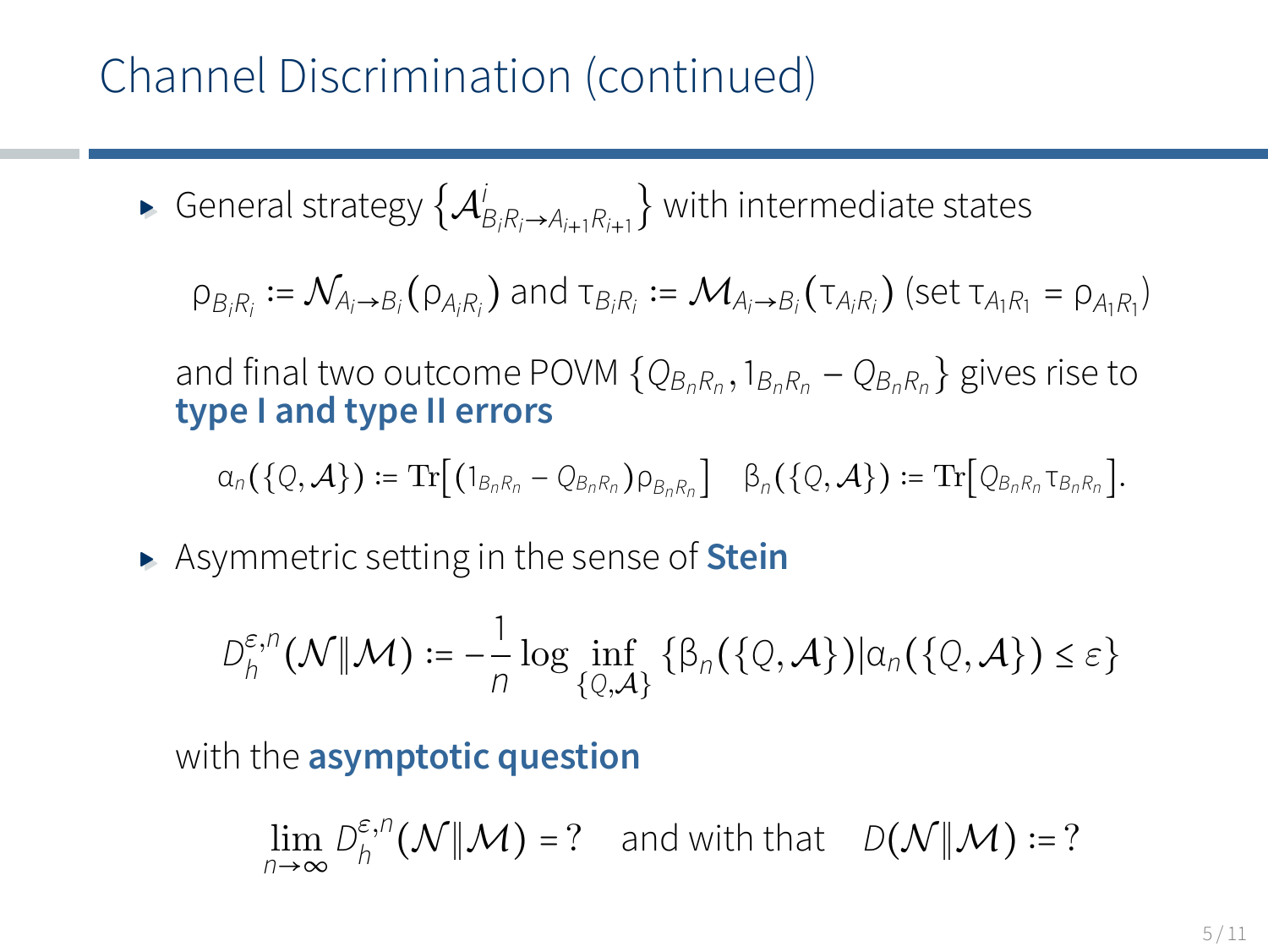### Channel Discrimination (continued)

 $\blacktriangleright$  For **classical channels**  $N$ , M with trivial quantum memory R we have for *ε* ∈ (0*,*1) that [Hayashi 09, Polyanski 09]

 $\lim_{n\to\infty}D_h^{\varepsilon,n}$  $\lim_{h} P_h(N||M) = \max_{X} D(N(|X\rangle\langle X|)||M(|X\rangle\langle X|)) =: D(N||M).$ 

 $\Rightarrow$  adaptive protocols are of no asymptotic help

#### Stein's Lemma for Classical-Quantum Channels

For channels  $\mathcal{N}_{X\to B}(\cdot) = \sum_{x} \langle x | \cdot | x \rangle \vee_B^x$ ,  $\mathcal{M}_{X\to B}(\cdot) = \sum_{x} \langle x | \cdot | x \rangle \mu_B^x$  we have for *ε* ∈ (0*,*1) that

$$
\lim_{n\to\infty}D_h^{\varepsilon,n}(\mathcal{N}|\!|\mathcal{M})=\max_{\rho}D\big((\mathcal{N}_{A\to X}\otimes\mathcal{I}_R)(\rho_{AR})\|(\mathcal{M}_{A\to X}\otimes\mathcal{I}_R)(\rho_{AR})\big)\\=\max_{X}D\big(\vee_{B}^X\|\mu_B^X\big)=:D(\mathcal{N}|\!|\mathcal{M}).
$$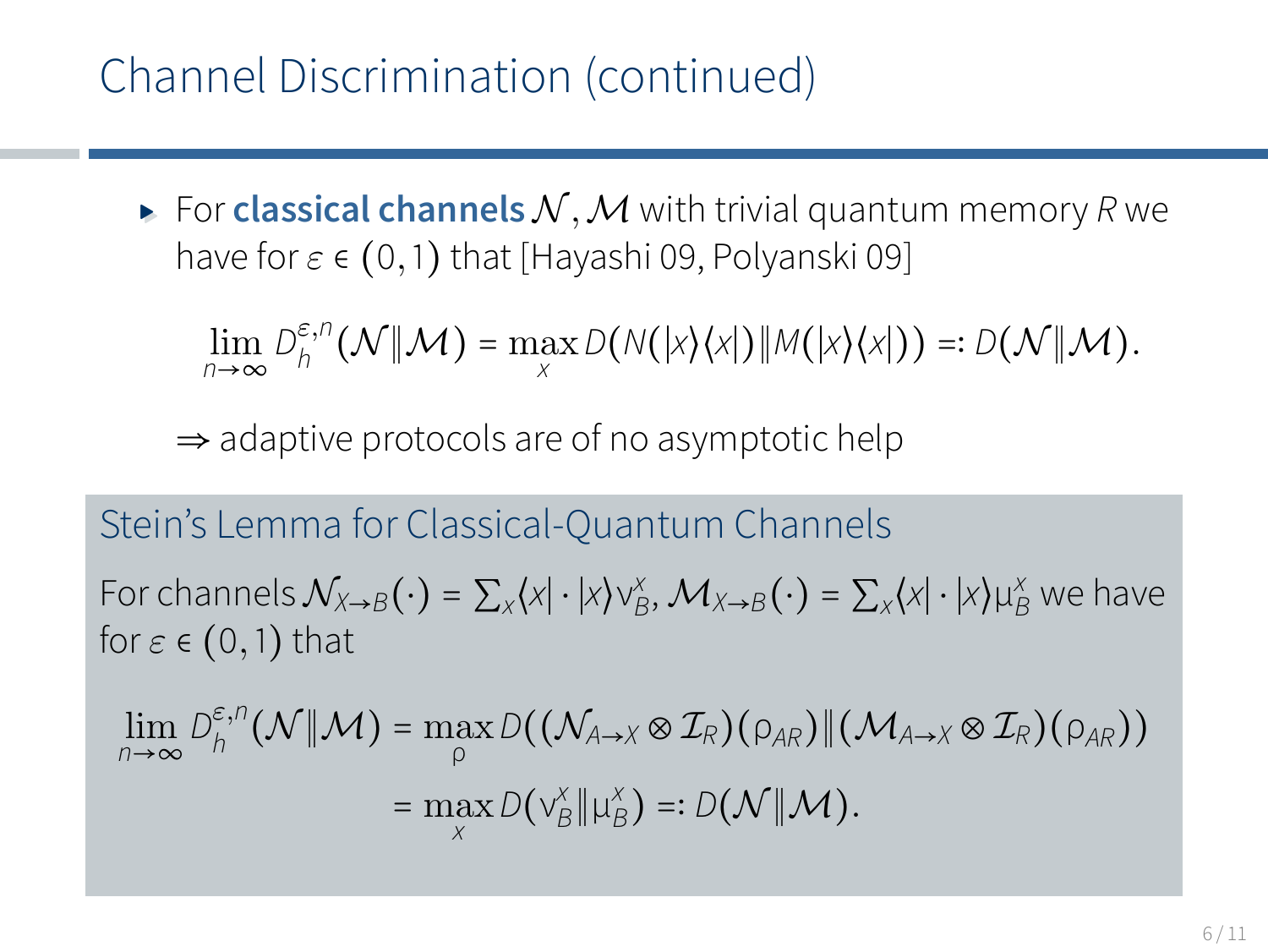### Proof Stein's Lemma

- ▸ Achievability directly from Stein's lemma for quantum states
- ▸ In the following converse proof for *<sup>ε</sup>* <sup>→</sup> <sup>0</sup> (weak converse)

### **Measures of distinguishability**:

▸ Channel relative entropy [Leditzky *et al.* 18]

$$
\textit{D}(\mathcal{N}\|\mathcal{M})\coloneqq\sup_{\rho_{\textit{AR}}}\textit{D}((\mathcal{N}_{\textit{A}\rightarrow\textit{B}}\otimes\mathcal{I}_{\textit{R}})(\rho_{\textit{AR}})\|(\mathcal{M}_{\textit{A}\rightarrow\textit{B}}\otimes\mathcal{I}_{\textit{R}})(\rho_{\textit{AR}}))
$$

▸ Amortized channel relative entropy

 $D^{\mathcal{A}}(\mathcal{N}|\mathcal{M})$ 

∶= sup *<sup>D</sup>*((N*<sup>A</sup>*→*<sup>B</sup>* <sup>⊗</sup> <sup>I</sup>*R*)(ρ*AR*)∥(M*<sup>A</sup>*→*<sup>B</sup>* <sup>⊗</sup> <sup>I</sup>*R*)(σ*AR*)) <sup>−</sup> *<sup>D</sup>*(ρ*AR*∥σ*AR*) ρ*AR,*σ*AR*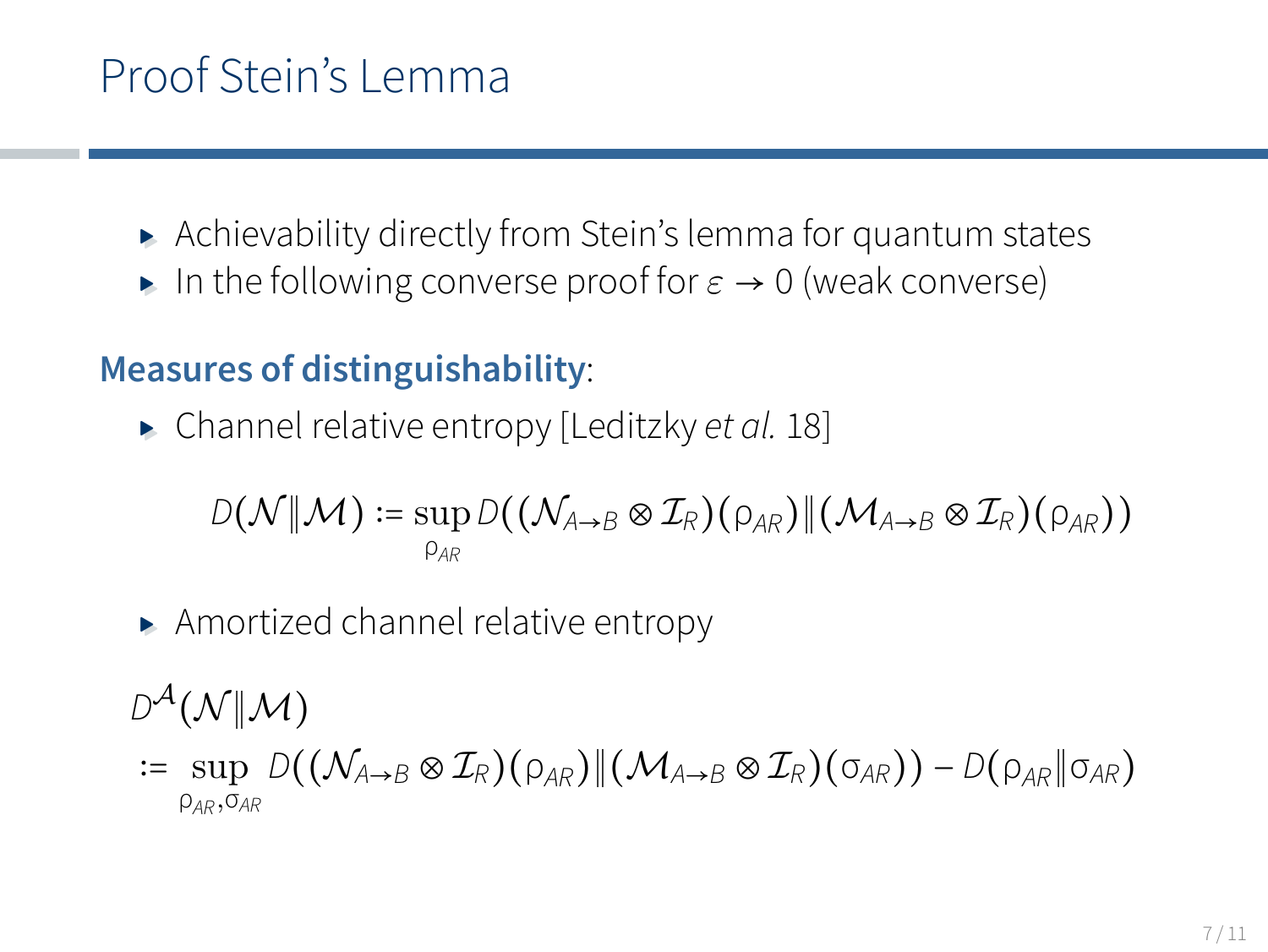## Proof Stein's Lemma (continued)

▸ Weak converse quantum channel discrimination

$$
D_h^{\varepsilon,n}(\mathcal{N}|\mathcal{M}) \leq \frac{1}{1-\varepsilon} \left( D^{\mathcal{A}}(\mathcal{N}|\mathcal{M}) + \frac{h_2(\varepsilon)}{n} \right)
$$

from monotonicity of quantum relative entropy under channels.

Classical-Quantum Amortization Collapse For channels  $\mathcal{N}_{X\to B}(\cdot) = \sum_{X} \langle X | \cdot | X \rangle \vee_{B}^{X}, \mathcal{M}_{X\to B}(\cdot) = \sum_{X} \langle X | \cdot | X \rangle \mu_{B}^{X}$  we have  $D^{\mathcal{A}}(\mathcal{N}|\mathcal{M}) = \max_{X} D(\mathrm{V}_{B}^{X}|\mathbf{\mu}_{B}^{X}) = D(\mathcal{N}|\mathcal{M}).$ 

▸ Proof is as follows.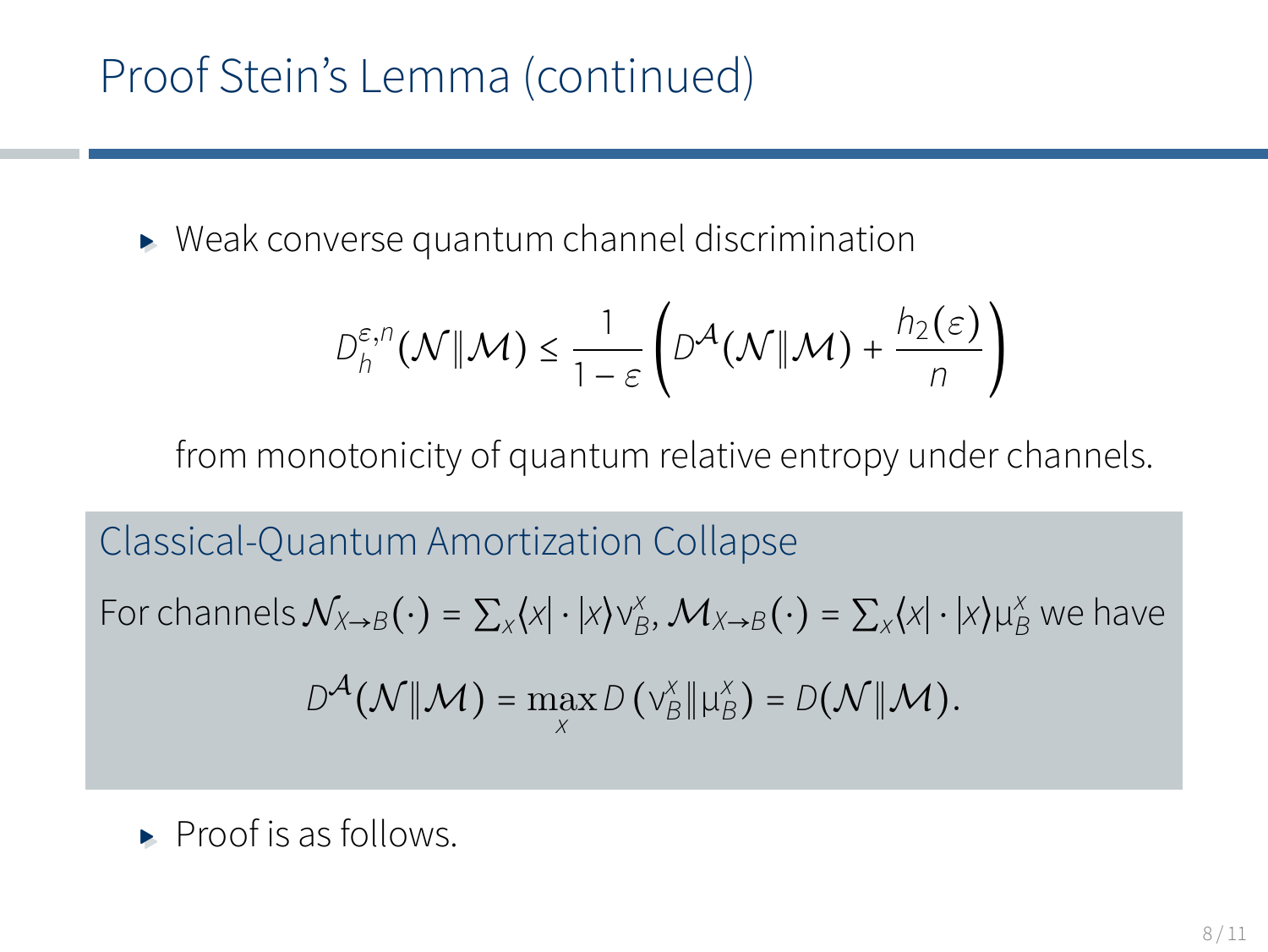$$
\text{Amortization College } D^{\mathcal{A}}(\mathcal{N} \| \mathcal{M}) = \max_{x} D(v_{\mathcal{B}}^{x} \| \mu_{\mathcal{B}}^{x})
$$

$$
D^{\mathcal{A}}(\mathcal{N}||\mathcal{M}) \coloneqq \sup_{\rho_{AR}, \sigma_{AR}} D((\mathcal{N}_{A\rightarrow B}\otimes \mathcal{I}_{R})(\rho_{AR})||(\mathcal{M}_{A\rightarrow B}\otimes \mathcal{I}_{R})(\sigma_{AR})) - D(\rho_{AR}||\sigma_{AR})
$$

We have  $D^{\mathcal{A}}(\mathcal{N} \| \mathcal{M}) \ge D(\nu_{B}^x \| \mu_{B}^x)$  for  $\rho_{AR} = \sigma_{AR} = |x\rangle\langle x|_A \otimes |x\rangle\langle x|_R$  and it remains to show

$$
D^{\mathcal{A}}(\mathcal{N}|\mathcal{M}) \leq \max_{X} D(\mathsf{v}_{B}^X|\mathsf{T}_{B}^X).
$$

**Proof:** By monotonicity of quantum relative entropy under channels  $D(\mathcal{N}_{A\rightarrow B}(\rho_{AB})\|\mathcal{M}_{A\rightarrow B}(\sigma_{AR})) - D(\rho_{AB}\|\sigma_{AR})$  $\leq D\left(\sum_{x}p_{x}v_{B}^{x}\otimes\rho_{R}^{x}\right\|\sum_{x}q_{x}\mu_{B}^{x}\otimes\sigma_{R}^{x}\right)-D\left(\sum_{x}p_{x}|x\rangle\langle x|_{X}\otimes v_{B}^{x}\otimes\rho_{R}^{x}\right\|\sum_{x}q_{x}|x\rangle\langle x|_{X}\otimes v_{B}^{x}\otimes\sigma_{R}^{x}\right)$  $\leq D\left(\sum_{x}p_{x}|x\rangle\langle x|x\otimes v_{B}^{x}\otimes \rho_{R}^{x}||\sum_{x}q_{x}|x\rangle\langle x|x\otimes \mu_{B}^{x}\otimes \sigma_{R}^{x}\right)$  $-D\left(\sum_{x} p_{x}|x\angle\langle x|x\otimes v_{B}^{\times}\otimes p_{R}^{\times}\middle\Vert\sum_{x} q_{x}|x\angle\langle x|x\otimes v_{B}^{\times}\otimes \sigma_{R}^{\times}\right)$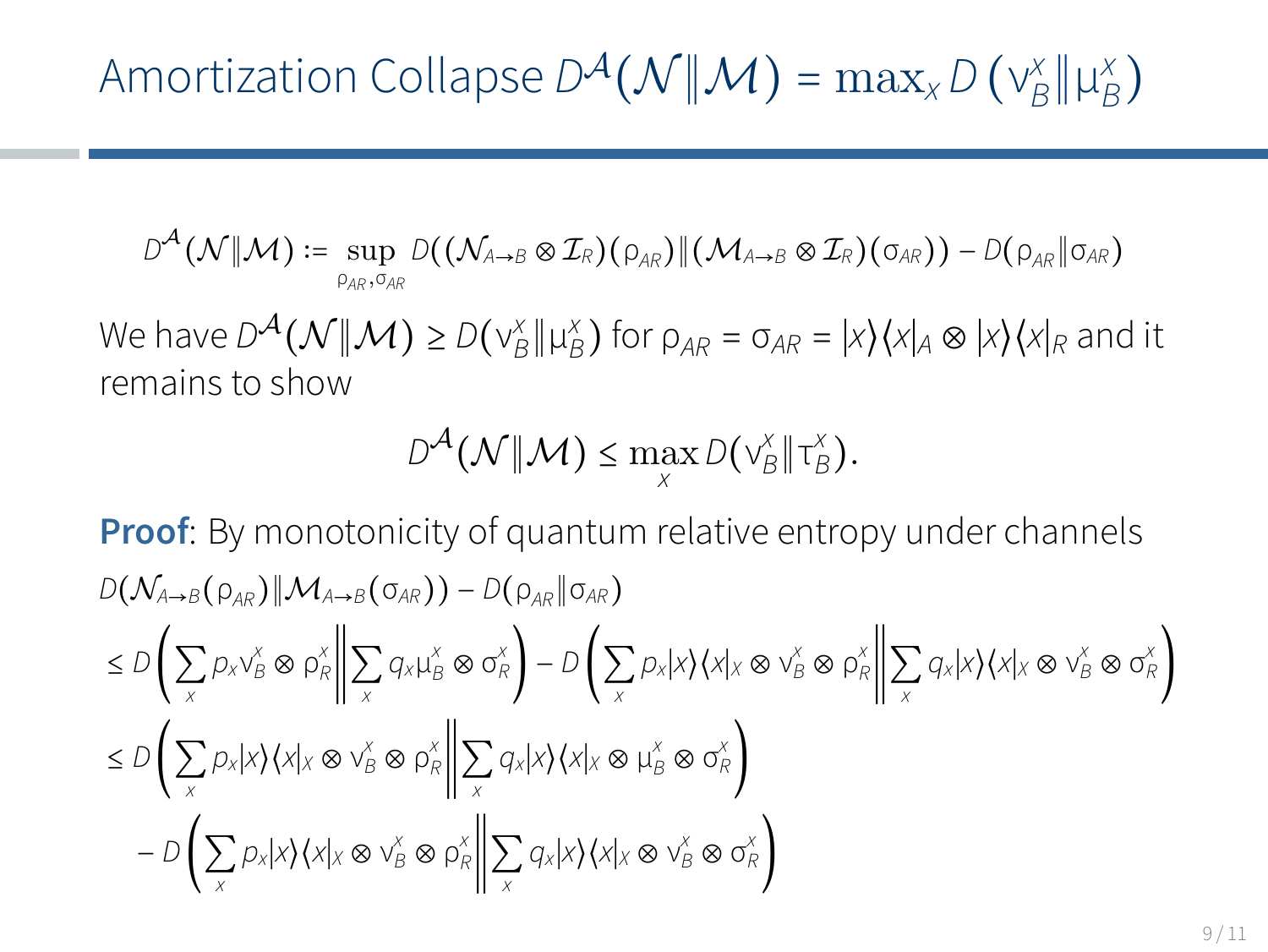$$
\text{Amortization College } D^{\mathcal{A}}(\mathcal{N} \| \mathcal{M}) = \max_{x} D(v_{\mathcal{B}}^{x} \| \mu_{\mathcal{B}}^{x})
$$

$$
= \sum_{x} \rho_{x} \Bigg( \operatorname{Tr} \Big[ \big( v_{B}^{x} \otimes \rho_{R}^{x} \big) \log \big( q_{x} v_{B}^{x} \otimes \sigma_{R}^{x} \big) \Big] - \operatorname{Tr} \Big[ \big( v_{B}^{x} \otimes \rho_{R}^{x} \big) \log \big( q_{x} \mu_{B}^{x} \otimes \sigma_{R}^{x} \big) \Big] \Bigg)
$$
  
\n
$$
= \sum_{x} \rho_{x} \operatorname{Tr} \Big[ \big( v_{B}^{x} \otimes \rho_{R}^{x} \big) \big( \big( \log v_{B}^{x} - \log \mu_{B}^{x} \big) \otimes 1_{R} \big) \Big]
$$
  
\n
$$
= \sum_{x} \rho_{x} D \big( v_{B}^{x} \| \mu_{B}^{x} \big)
$$
  
\n
$$
\leq \max_{x} D \big( v_{B}^{x} \| \mu_{B}^{x} \big) \quad \Box
$$

▸ Converse proof for *<sup>ε</sup>* <sup>∈</sup> (0*,*1) (strong converse) via standard techniques together with classical-quantum amortization collapse for **channel Rényi divergences** based on

$$
D_{\alpha}(\rho \| \sigma) \coloneqq \frac{1}{\alpha - 1} \log \mathrm{Tr} \left[ \left( \sigma^{\frac{1 - \alpha}{2\alpha}} \rho \sigma^{\frac{1 - \alpha}{2\alpha}} \right)^{\alpha} \right]
$$